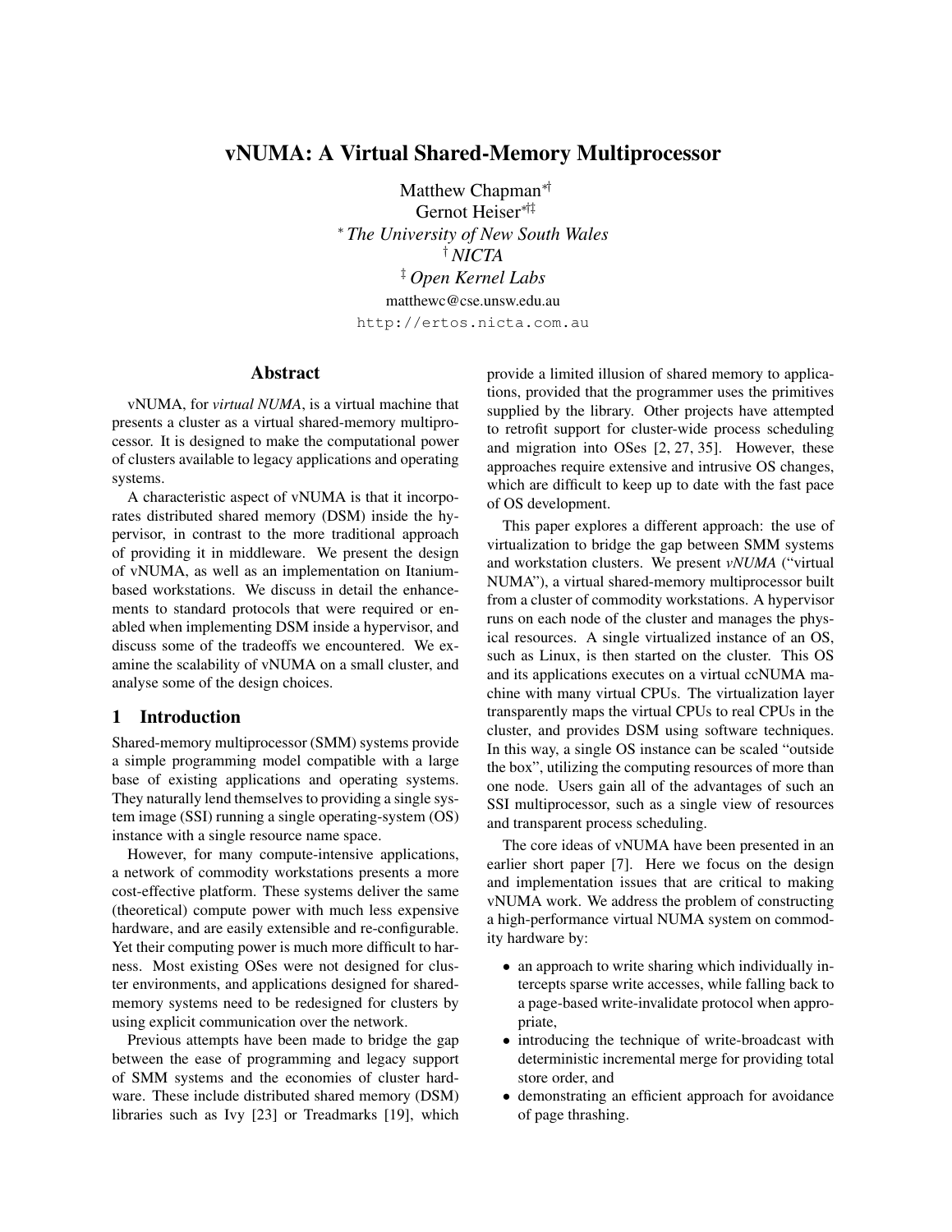

Figure 1: Example vNUMA system

In the next section we present an overview of the vNUMA hypervisor and its DSM system, which is designed for a small cluster of commodity workstations. In Section 3 we discuss a number of enhancements to established DSM protocols that improve their suitability for use inside a hypervisor. Section 4 takes a detailed look at implementation issues, including architecturespecific optimisations. Section 5 presents an evaluation of our vNUMA prototype. Related work is summarised in Section 6.

### 2 vNUMA Overview

### 2.1 Approach

In order to minimise overheads, vNUMA is designed as a Type-I hypervisor, executing on bare hardware with no host OS. Our prototype was built on Itanium workstations, which are frequently deployed in clusters for highperformance computing (HPC) use. While the vNUMA design is independent of a specific ISA, the implementation does use processor-specific optimisations.

The majority of previous software DSM systems have been designed as middleware running on top of an OS. In vNUMA, the DSM system is integrated with the hypervisor. There are two levels of memory address translation in a virtualized system. The guest OS maps applications' virtual addresses onto a *guest-physical* address space, which represents the physical memory of the virtual machine. Then, the hypervisor maps guest physical addresses to real physical addresses on a host computer. This lower layer, transparent to the guest OS, is where the vNUMA DSM system operates. It provides operating systems with the illusion of a single physical address space across multiple host computers, as indicated in Figure 1.

As a result, the shared address space in vNUMA comprises not just some subset of data memory that is known to be shared, but all of the memory of the virtual machine. Since our aim is to run unmodified application binaries (and, ideally, unmodified OSes), vNUMA must faithfully reproduce the hardware SMP programming model. Doing this efficiently presents challenges. On the other hand, vNUMA runs in the processor's privileged mode, which gives it access to certain techniques that may be difficult or prohibitively inefficient for a userspace DSM system. Examples include the efficient emulation of individual instructions, and the use of the performance-monitoring unit (PMU) to track the execution of specific instructions.

#### 2.2 Basic DSM protocol

At the heart of the vNUMA DSM system is a simple single-writer/multiple-reader write-invalidate protocol based on the Ivy protocol [23]. For page location, vNUMA implements a fixed distributed manager scheme, whereby the global guest-physical address space is divided into equal-sized portions; each node acts as a *manager* for one of these portions.

vNUMA's transparency requirements imply that the concept of a manager node is unknown outside the hypervisor. However, efficiency is improved if the guest OS has a notion of locality. vNUMA uses the concept of NUMA node-local memory to ensure that the guest will favour locally-managed memory when making allocation decisions, and as such works best with a NUMAaware guest OS. While for normal DSM systems the concept of the manager node is a complication required for efficiency, for the virtual NUMA system it is actually a good match.

vNUMA's DSM algorithm is based on the a version of the Ivy protocol which the Ivy authors describe as the "improved" protocol. The improvement keeps the *copyset* information (where copies of a page are held) with a changing page *owner* rather than the manager. This helps to minimise the number of messages required, and to avoid deadlock issues that are a problem with the basic protocol [13].

### 3 Enhancements to DSM Protocols

Latency of DSM operations is the crucial limiting factor for the performance of vNUMA. Whenever a fetch or invalidation message is sent, consistency requires that execution on the local processor must stall until the response is received. Here we discuss protocol improvements that are designed to minimise the number of stalls and messages required for DSM operation.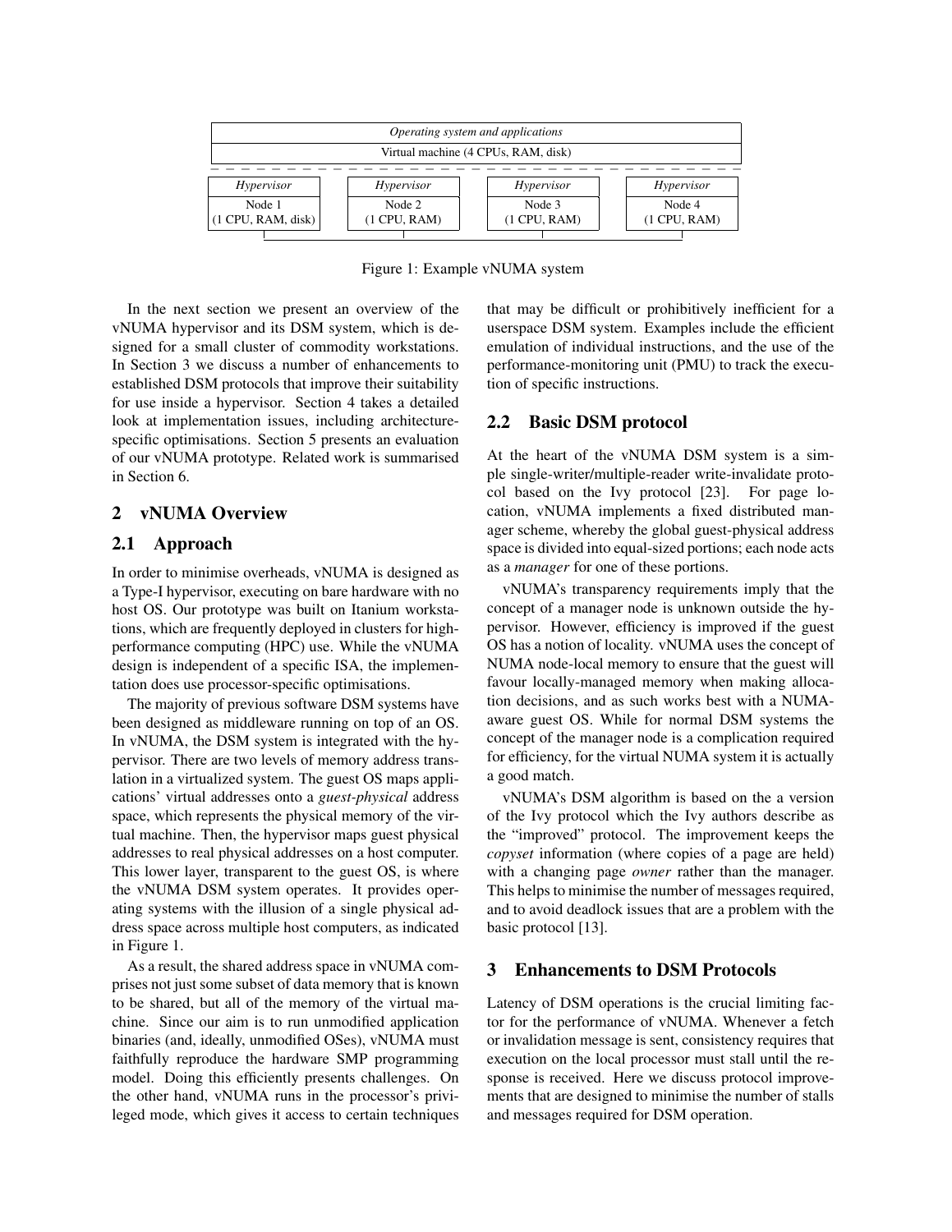### 3.1 Double faults and ownership

In the original Ivy protocol, a page that has been fetched on a read fault would have to be re-fetched on a subsequent write fault in order to ensure consistency. A later optimisation avoided the double transfer with the help of version numbers [20]. We use an optimisation that seems to have been used in Mirage [11]: an owner can determine whether the page data needs to be sent simply by consulting the page's copyset information. This is because any intervening writes would have invalidated the faulting node's read copy and hence removed it from the copyset.

Another optimisation also goes back to Mirage but is simplified in vNUMA: as soon as the manager becomes a member of the copyset, ownership is automatically transferred to the manager (Mirage required extra messages for this).

#### 3.2 Addressing sparse data accesses

Minimising the number of communication events in a distributed shared memory system depends critically on caching of remote data. Many commonly used data structures, such as linked lists and trees, tend to have poor spatial locality, and may result in a processor accessing many pages. If locally cached copies of these pages can be accessed, then overheads are small, but if each of the pages regularly requires a remote fetch, performance will suffer greatly.

In the absence of writes, pages eventually become read-shared, allowing each processor to access the cached copy of those pages without any communication. This is clearly desirable. Now consider that some processor occasionally writes a value to a certain page that is otherwise read-shared. In the Ivy protocol, first the writer must stall while all of the read copies are invalidated, then all of the active readers eventually stall and re-fetch the entire page data. Clearly it would be more efficient, for such sparse updates, to propagate the individual write to any readers.

#### 3.2.1 Write detection

In any such protocol, writes must be detected and write update messages sent to other nodes. Write detection at sub-page granularity is a challenge to implement efficiently. *Page diffing*, as implemented in Munin [3] and many later systems, cannot be used by vNUMA, for several reasons.

Firstly, by the time that the diffing is performed, information has been lost about the size of the writes, which has implications for the outcome of conflicting writes. For example, assume that a 4-byte integer variable has an initial value of 0. Consider a case where processor P1 writes 1 to the variable, P2 writes -1, and then P3 issues a read. The Itanium architecture dictates that the outcome will be one of 0, -1 or 1 (depending on which of the writes have been seen at P3). However, the diff generated at P1 may contain as little as one byte, since in binary representation only one byte of the value has changed. The diff generated at P2 contains four bytes, since all four bytes of the binary representation have changed  $(-1 = 0x$  fffffffff in hexadecimal). After both diffs are applied, the value at P1 may be 0xffffff01, which is not one of the valid outcomes. Diffing at a 32-bit granularity would solve this problem for 32-bit values, but there would still be problems with smaller and larger types. Systems that employ diffing, such as TreadMarks [19], rely on the programmer to avoid issuing conflicting writes within an interval, and to take care when using smaller types than the diff granularity. However, at the ISA level there is no such requirement; in fact the example above is completely legal if the programmer does not require a guarantee as to which change is applied first. This would present problems for legacy code on vNUMA.

Secondly, the standard diffing approach involves making the page freely writable on the first write access, in order to avoid further write faults. However, if a page is both readable and writeable, then atomic read-modifywrite instructions such as compare-and-exchange will freely execute, thus destroying their semantics. Userlevel DSM systems that employ diffing schemes can avoid this issue by stating that the programmer must use the synchronisation constructs provided by the DSM system, and not rely on the behaviour of atomic instructions to shared memory. This is not practical for vNUMA.

An alternate approach, *software write detection*, as used in Midway [37], relies on compiler support. This would prevent transparent distribution of legacy applications, and is therefore also not suitable for vNUMA.

We therefore attempt to intercept writes individually, a technique we describe as *write trapping*. While this is prohibitively expensive for user-level DSM systems, the overhead can be kept much smaller in a thin hypervisor such as vNUMA. The current C language implementation results in an overhead of around 250 cycles per write, but this is largely due to compiler limitations; in theory under 100 cycles should be achievable.

Even so, writes are frequent operations and trapping *every* write in the system would be impractical; indeed the majority of pages in the system are not actively write-shared at all. vNUMA uses an adaptive scheme which changes a page's mode between this write-trapping (write-update) mode and the basic writeinvalidate mode, depending on the access pattern.

The adaptation scheme currently implemented is similar to the *read-write-broadcast* (RWB) protocol [31] developed for hardware cache coherence. The run-length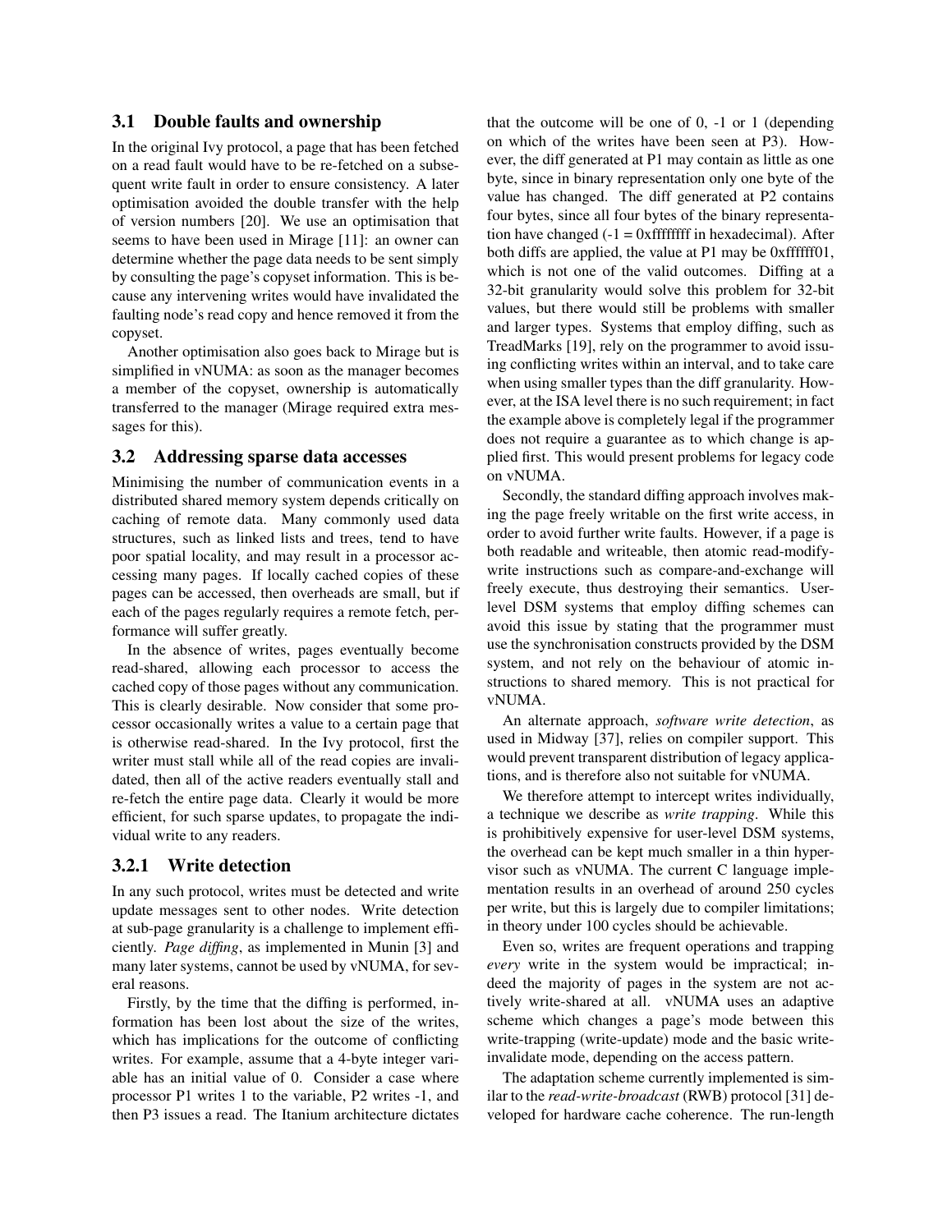

Figure 2: Timeline showing a possible ordering problem

of local writes to a page that are uninterrupted by writes received from other nodes is tracked with a counter. If the count exceeds a threshold, trapping of individual writes ceases and the page is transitioned to writeinvalidate mode, in which we use the conventional Ivylike write-invalidate protocol described earlier. This can reflect two types of access patterns — either one node is accessing the page exclusively, or one node is making a large number of updates to the page in a short time and in both cases invalidation is likely to perform better. The decision is made individually by each node, so even if one node chooses to acquire the page exclusively, other infrequent writers continue to intercept writes to the page and report them back to the exclusive owner (providing there are no reads).

This scheme makes its decision purely on the basis of tracking write accesses. Its drawback is that it will not detect producer-consumer sharing with a single intermittent writer and multiple readers. This leads to periodic invalidation of the readers' copies and subsequent re-faulting, even though the write-update mode may be better in this case. An improved algorithm might be one similar to the *efficient distributed write protocol* (EDWP) [1], which tracks both read and write accesses, and prevents a transition to exclusive mode if more than one processor is accessing the page. However, this is considerably more complex (since sampling read accesses is required) and has not been implemented.

#### 3.2.2 Write propagation

For pages in write-update mode, vNUMA broadcasts writes to all nodes. While this may seem inefficient, it has some advantages; it greatly reduces the complexity of the system and naturally results in total store order (TSO) consistency. Per-packet overheads are amortized by batching many writes into a single message (see Section 4.3). Certainly this design choice would limit scalability, but vNUMA is designed for optimal performance on a small cluster.

Each node generally applies any write updates that apply to pages that it has read copies of, and discards any irrelevant updates. However, care must be taken when applying write updates to a page that is being migrated. A node P2 receiving a page from P1 queues the updates



Figure 3: Coherence problem with write notices, and its resolution by deterministic merging according to sequence numbers.

it receives while the page is in flight. Then, it must apply the subset of queued writes that have not already been applied at P1. In other words, P2 must apply exactly those updates which were received at P1 *after* P1 sent the page to P2. An example is shown in Figure 2: write  $w_1$  must be applied, while  $w_2$  must be discarded.

Our algorithm for determining which writes to apply assumes that the network provides *causal order delivery*, which is a property of typical Ethernet switches (c.f. Section 4.5). We provide a brief description here, more details are available elsewhere [6].

We maintain at each node a counter of writes, and that counter value is included in a page-fetch reply message. As per Figure 2, A denotes the event of P2 sending a fetch message to P1,  $B$  the event of P1 receiving that message and immediately replying to P2, and  $C$  the event of P2 receiving the page. In the figure, the respective counter values are  $N_A = 0$ ,  $N_B = 1$ , and  $N_C = 2$ .  $N_1$  denotes the number of writes from P1 queued at P2 at event  $C (N_1 = 1$  in the figure). The algorithm then becomes:

- discard the  $N_1$  messages pending from P1;
- out of the remaining writes, apply the latest  $N_C$   $N_B$  (and thus discard the earliest  $N_B - N_A - N_1$ ) writes).

In the example, the first step will drop  $w_2$  and the second step will apply  $w_1$ .

#### 3.2.3 Deterministic incremental merge

The write-update algorithm as presented so far is insufficient to guarantee coherence in a strict sense. In the example shown in Figure 3, where nodes P1 and P2 simultaneously write to a location  $X$ , P1 could observe  $X = 1$  followed by  $X = 2$  while P2 observes  $X = 2$  followed by  $X = 1$ , in violation of coherence. Two solutions to this problem exist in the literature [8]: a central sequencer or associating every write with a globally-unique sequence number. The central sequencer, while guaranteeing that all nodes converge on the same value, does not prevent intermediate values from being observed at a single node, in violation of the architecture's specification of memory coherence. It also presents a bottleneck.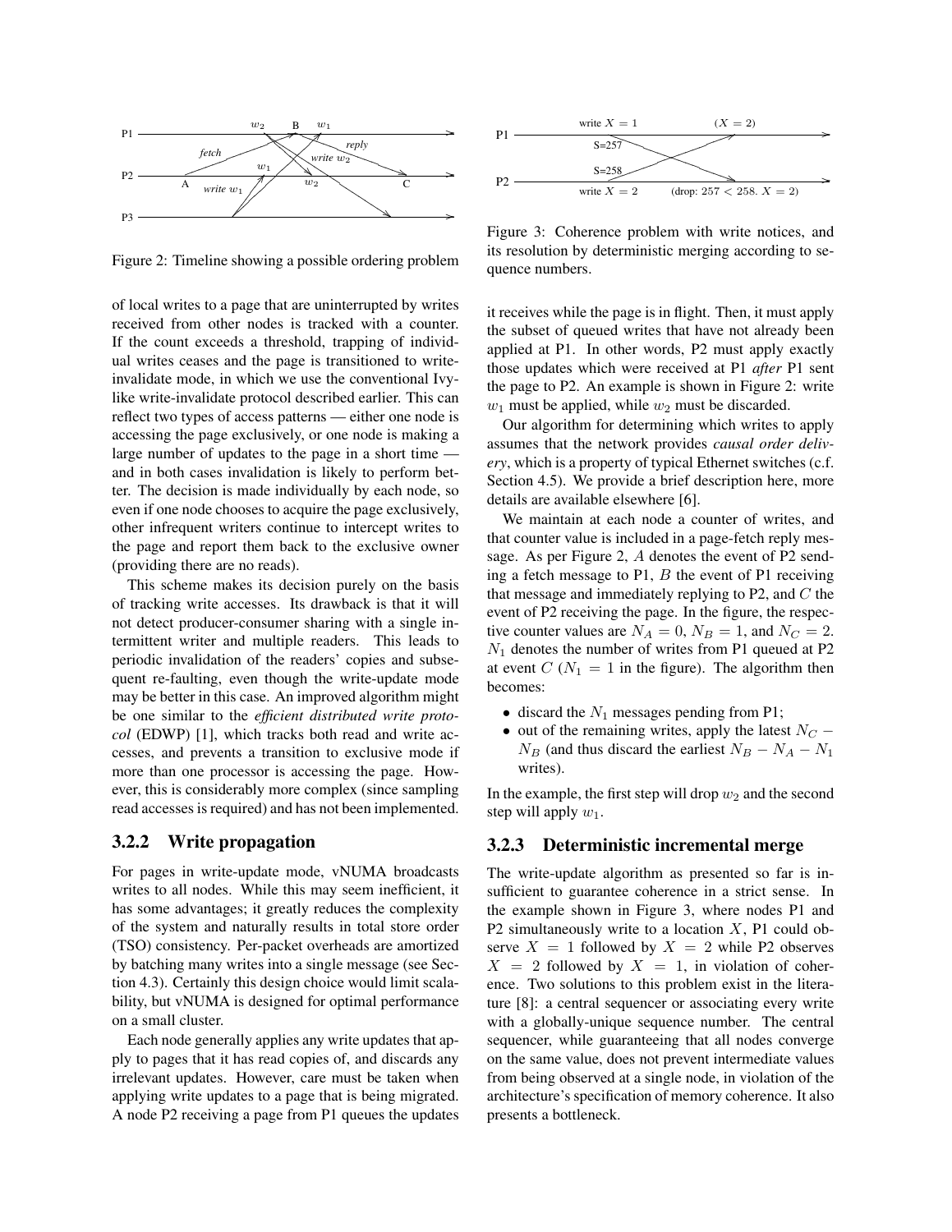A globally-unique sequence number can be implemented as a local sequence number — synchronised on communication — with the node number as a tiebreaker where no causality relationship exists [8, 21]. However, the conventional deterministic merging approach [8] would involve waiting to receive write messages from all nodes before deciding on a final value. As vNUMA only sends write messages as needed, a particular node may be quiet for a considerable time, which would necessitate regular empty write messages to ensure coherence.

Note, however, that coherence only requires total ordering on a per-location basis. Consider the case where  $\{w_1, w_2, ..., w_n\}$  are a set of writes to the same location, ordered by their global sequence number. From the point of view of program semantics, it is not essential to guarantee that all of  $\{w_1..w_n\}$  are observed at any particular node, as long as the observed subset follows the correct ordering and culminates in the proper final value. In other words, observing  $\{w_2, w_1, w_n\}$  is not allowed since  $w_1$  must precede  $w_2$ , but observing  $\{w_1, w_n\}$  or even just  $\{w_n\}$  is allowable. Omitted intermediate values could correspond to the case where a processor was not fast enough to observe the intervening values.

We make use of this fact to implement a technique we call *incremental deterministic merging*. Each incoming write notice is applied immediately, but it is only applied to a certain location if its sequence number is greater than that of the last write to that location. Since every node receives all write notices, the value of that location always ultimately converges on the write with the maximum sequence number  $(w_n)$ , with any intermediate values respecting the required ordering. Figure 3 shows how this resolves the original problem.

#### 3.3 Atomic operations

The protocol described so far is sufficient for correctness, but highly inefficient for hosting an OS (such as Linux) that uses atomic instructions (xchg, fetchadd or cmpxchg) to implement kernel locks. Any of those operations results in a fall-back to write-invalidate mode, making kernel locks very expensive. We therefore introduce an extension to the protocol, which we call *writeupdate-plus* (WU+).

An important observation is that, in the Itanium architecture and other typical processor architectures, there is no requirement for ordering between an atomic readand-write instruction and remote reads. A remote read can safely return either the value before or after the atomic operation. Thus, there is no need for invalidation of read-only copies when an atomic operation is encountered; the write phase of the operation can be propagated to readers via the write-update mechanism.

However, in order to guarantee atomicity of the read



Figure 4: Simultaneous atomic operation and remote write. P1 is the owner of  $X$  and therefore has permission to execute atomic operations. According to the Itanium architecture, the correct result is either 5 or 6, depending on which operation appears first in the total order. Here, even with deterministic merging,  $X = 1$  may occur.

and write phases, only one processor at any time can be allowed to perform an atomic operation to a particular location. In the WU+ protocol, we enforce that only the owner of a page can execute atomic operations on that page. Any other node must first acquire ownership.

In addition, simultaneous atomic operations and remote writes can lead to incorrect results, as shown in Figure 4. The WU+ protocol therefore enforces a single writer for pages targeted by atomic operations. Thus, at any point, a page can be in one of three modes: *write-invalidate*, *write-update/multiple-writer*, or *writeupdate/single-writer*. The transition from multiple- to single-writer mode occurs when atomic operations to a page are intercepted; nodes are synchronously notified that they can no longer generate write updates to the page without acquiring ownership.

#### 4 Implementation

The implementation of vNUMA is around 10,000 lines of code. Of this around 4,000 lines constitute a generic Itanium virtual machine monitor, the DSM system is around 3,000 lines, and the remainder deals with machine-specific initialisation and fault handling. In total the hypervisor code segment is about 450KiB (Itanium is notorious for low code density).

Besides generic protocol optimisations, we used a number of implementation techniques to optimise performance, which we discuss in this section. Some of these are processor-independent, others make use of particular Itanium features (but similar optimisations can be made for other ISAs).

### 4.1 Avoiding thrashing

A naïve DSM implementation suffers from a page thrashing problem, indicated in Figure 5. If two nodes simultaneously write to a page, the page may be transferred back and forth with no useful work done. A frequently-used solution to this problem is to introduce an artificial delay to break the livelock. However, this is non-optimal by design, as there is no easy way to determine an appropriate delay, and the approach increases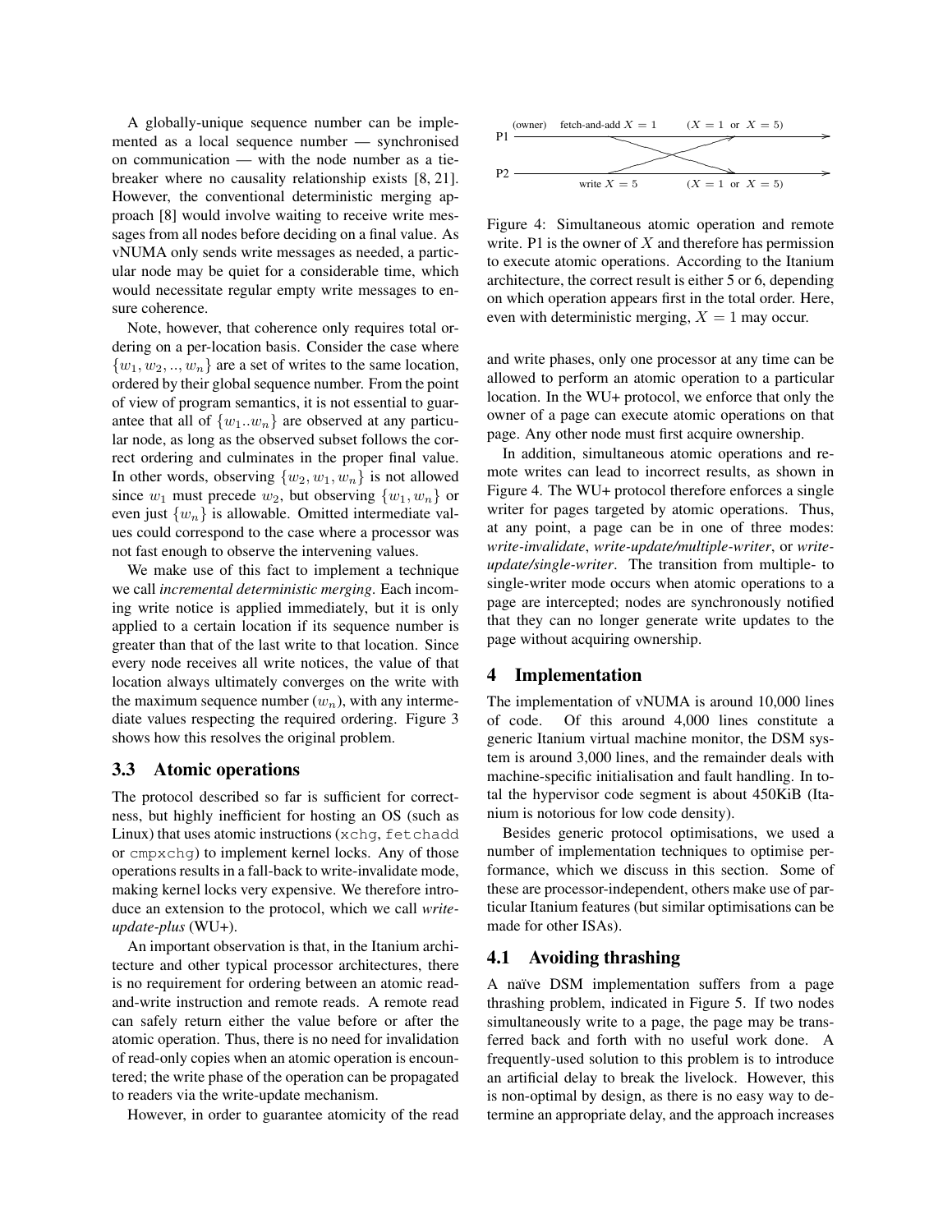

Figure 5: Timeline demonstrating the page thrashing problem. Solid lines indicate transfers of ownership.

latency. Instead, we use an approach that guarantees that at least one instruction is executed before a page is transferred.

One way to implement this is by putting the machine into single-step mode after receipt of a page, and not processing any page requests until the trap that is caused by the execution of the next instruction is processed (at which time normal execution mode is resumed).

A cheaper alternative (implemented in vNUMA) is to consult the performance-monitor register that counts retired instructions to determine whether progress has been made since the last page transfer. (Note that checking the instruction pointer is not sufficient, as the code might be executing a tight loop, which could mask progress.) If lack of progress is detected, then one could fall back to the single-step approach. Instead we optimistically continue and re-check after a short delay. While this is similar to the timed-backoff scheme implemented in other DSM systems, vNUMA can use a very short delay to minimise latency, as the hypervisor can prevent preemption and thus ensure the opportunity for progress.

A complication of the chosen scheme is that one instruction may access several pages, up to four on the Itanium (an instruction page, a data page and two registerstack engine pages). This introduces the possibility of a circular wait condition, and thus deadlock.

We prevent deadlock by applying the anti-livelock algorithm only to pages accessed via explicit data references, and not instruction or register stack pages. Since the data reference is always logically the last reference made by an instruction — occuring after the instruction reference, and after any register stack accesses — instruction completion is guaranteed once the data page is obtained, and there is no possibility of deadlock. Indeed it is not necessary to apply the livelock prevention algorithm for instruction and register stack references, since instruction accesses are always reads, and the Itanium architecture specifies that register-stack pages should not be simultaneously accessed by multiple CPUs (or undefined processor behaviour could result). Even if a malicious application were to invoke this livelock case, it would not prevent the operating system from taking control and the process could be killed. Thus, this strategy prevents livelock in a well-behaved operating sys-



Figure 6: Combining writes of different sizes. On P2, write  $w_d$  appears to modify 3 bytes.

tem while also preventing any possibility of deadlock.

On some other architectures such as x86, this approach might still result in deadlock, since a single instruction may access several data pages. One possibility would be to release pages after a random period of time, even if no progress is made. In the worst case, this reintroduces the problems associated with backoff algorithms, but should perform better in the common case, while ensuring that a permanent deadlock does not occur.

#### 4.2 Incremental merging

In Section 3.2.3 we somewhat vaguely referred to "locations" as the destinations of writes. Given that real architectures support writes of different sizes, we need to understand at which granularity conflict resolution must be applied. Figure 6 demonstrates that it must be applied at the byte, not the word level: the 4-byte write  $w_d$ at P1 with sequence number  $S(w_d) = 1$  logically precedes the byte-sized write  $w_b$  at P2 with  $S(w_b) = 2$ . If the newer byte-sized write happens to be applied first at some node, then when the older 4-byte write is received, it must only appear to modify the top 3 bytes. This set of observed values is consistent with the Itanium memory consistency model [16].

This makes efficient implementation a challenge, as keeping separate sequence numbers for each byte of memory is clearly prohibitive. As the majority of updates do not conflict, tracking overhead must be minimised.

Fortunately, sequence-number information only needs to be kept for short periods. Once updates with a certain minimum sequence number are received from all nodes, all information related to lower sequence numbers can be discarded.

This observation enables an implementation of sequence numbers that is simple and has low overheads. We use a fixed-size buffer that stores information about a certain number of preceding writes (Figure 7). Each write is described by the address of the 64-bit machine word that it targets and a mask of bytes within that word (note that we assume that writes never cross a machine-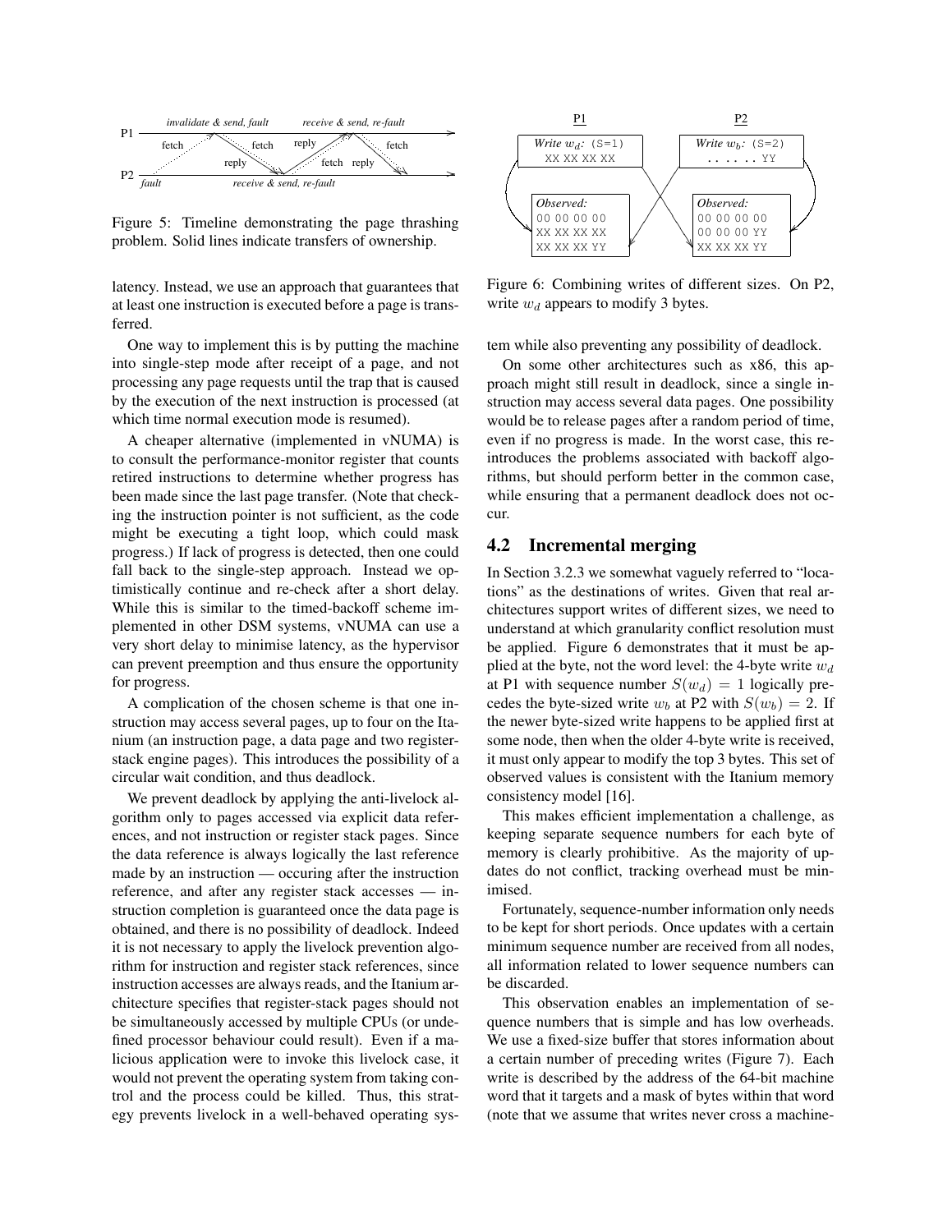

Figure 7: Data structure for coherence algorithm. The example shows an incoming write with sequence number 3, address 0x1008 and mask 11111111 (entire 8 bytes); the unshaded fields show the "before" state (but note that entry 4 is originally linked to entry 1). The hash chain is traversed as far back as sequence number 4; since that logically newer write wrote 00001111 (the lower four bytes), the mask is constrained to 11110000 (the top four bytes). The appropriate slot for the new write is then updated and linked in place.

word boundary). Writes are directly inserted into the buffer using the least significant bits of their sequence number as an index; assuming that sequence numbers are allocated in a unique and relatively dense fashion, this mapping is quite efficient. For fast lookup, writes are then indexed using a hash function of their target address; writes with the same hash value are linked together in a chain. This chain is always kept in reverse sequence number order.

The only operation on this data structure is adding a new write. While traversing the linked list to insert a write, all logically newer writes to the same address are encountered, which are used to constrain the mask of bytes to be written. Once a link field with an older sequence number is reached, traversal stops and the new write is inserted into the chain. The constrained mask is returned and used to determine the bytes in memory that are actually modified.

Since a chain is never traversed past the sequence number of a newly received write, the chains need never be garbage-collected. It is sufficient to make the buffer large enough so that it covers the window of sequence numbers that can be received from other nodes at any time. Since each node tracks the last sequence number received from each other node, a violation of this rule can be detected and a stall induced if necessary; however such stalls are clearly undesirable and can be eliminated by ensuring that each node does periodically send updates.

### 4.3 Write batching

Write update messages are small, and vNUMA batches many of them into a single Ethernet message in order to improve performance. Batching can make use of the processor's weak memory ordering model. The Itanium architecture uses *release consistency*: normal load and store instructions carry no ordering guarantees, but load instructions can optionally be given acquire semantics (guaranteeing that they become visible prior to subsequent accesses), while store instructions can optionally have release semantics (guaranteeing that they become visible after preceding accesses).

Acquire semantics require no special care, since the processor guarantees this behaviour on local operations, and because operations are never visible remotely before they are visible locally.

Release semantics require special care, however. Consider an access A that is followed by a write with release semantics  $W_{rel}$ . A must become visible on all nodes before  $W_{rel}$ . The processor interprets the release annotation and guarantees that A completes before  $W_{rel}$ . However, in the case that  $A$  is a write, local completion does not imply remote visibility — writes may be queued by vNUMA before being propagated to remote nodes. It is up to vNUMA to guarantee that  $A$  is observed before  $W_{rel}$ .

This is trivial if  $W_{rel}$  is to a write-update page: if A is to an exclusive page, it becomes visible immediately and thus necessarily before  $W_{rel}$ ; if not, then the DSM system simply needs to ensure that the writes are sent in order. The interesting case is where  $W_{rel}$  is to an exclusive page and A is a queued write to a write-update page. In this case, the DSM system needs to ensure that  $W_{rel}$  is propagated before a read response to A.

The challenge is to detect when  $W_{rel}$  is to an exclusively-held page, as this cannot be made to trap without making all ordinary writes to the same page fault as well. Fortunately, the Itanium performance monitoring unit (PMU) provides a counter which can be configured to count releases. When a read request arrives for an exclusive page, the counter is checked to determine whether a release occurred on the last interval. If so, the write buffers are flushed before sending the read response.

As an additional optimisation, the write queue is eagerly flushed at the time that a write is intercepted, if a release has been seen (either on that instruction or in the previous interval) and if the network card transmit queue is empty. This expedites transmission of writes, since a release is usually used in the context of data that is intended to be observed by another processor. If the transmit queue is not empty, then the flush is scheduled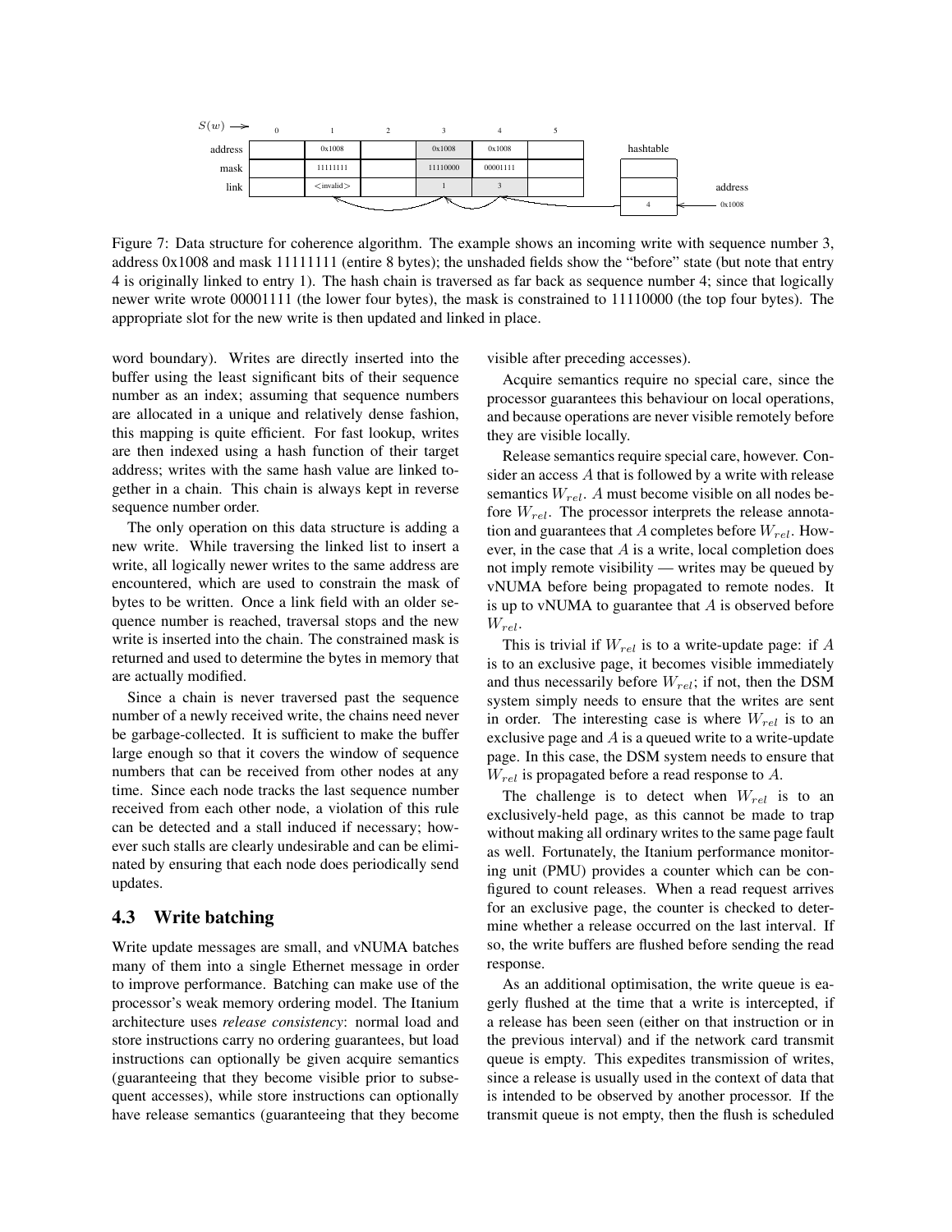to occur after a delay; this rate-limits the update packets and allows additional writes to accrue while previous update packets are being transmitted.

### 4.4 Memory fences

Itanium also provides a memory fence instruction, mf, that has both acquire and release semantics: loads and stores cannot pass it in either direction. The PMU counts mf as a release (as well as an acquire), so the above detection mechanism can be used to ensure that writes are ordered correctly across a fence. The one case that is problematic is the ordering between writes and subsequent reads. If a write is separated from a subsequent read by a fence, as in Figure 8, then the strict semantics of mf would require preventing the read from returning a cached copy before the write is visible everywhere. In practice this means that if both both  $X$  and  $Y$  are initially zero, at most one processor is allowed to read that value.



Figure 8: The memory fences prevent that both processors' reads return the initial values of the respective variables.

A strict implementation of the mf semantics would have severe performance implications in vNUMA. Instead, we decided to compromise our goal of full transparency, and require that mf operations are replaced by atomic operations (equivalent to a lock-based implementation of mf). Despite the assortment of synchronisation algorithms implemented in Linux, only one case was encountered in testing which required a full fence the implementation of the wait on bit lock function — and this was resolved via a simple modification.

#### 4.5 Inter-node communication

vNUMA performance is highly sensitive to communication latency. This rules out hosting device drivers inside a guest OS as done in many modern virtual-machine monitors. Instead, vNUMA contains, inside the hypervisor, latency-optimised drivers for a number of Gigabit Ethernet chipsets.

We further minimise communication overhead by defining a very simple protocol at the Ethernet layer. We use the coalescing feature of Ethernet cards to separate the headers and payload into different buffers to enable zero-copy in the common case (in the special case where a local write occurs while a page is being sent, a shadow copy is created). Transfers of 4KiB pages either use a single 'jumbo' frame or are broken into four fragments.

Fragmenting the packet is actually preferable to reduce latency, since the fragments can be pipelined through the network (this is also why four fragments are preferable to three, although above this the overheads outweigh the benefits).

vNUMA also makes extensive use of known properties of networking hardware, in order to avoid protocol overhead where possible. Specifically, vNUMA relies on the network to be (mostly) *reliable*, to provide *causally-ordered delivery*, and ideally to provide *senderoblivious total-order broadcast*. The last requirement means that if P1 broadcasts  $m_1$ , and P2 broadcasts  $m_2$ , then either all other observers observe  $m_1$  before  $m_2$ , or all other observers observe  $m_2$  before  $m_1$ . "Senderoblivious" means that P1 and P2 do not need to make any conclusions about the total order; this is an optimisation geared towards Ethernet, where a sender does not receive its own broadcast.

Causally-ordered delivery is guaranteed by the design of typical Ethernet switches. Reliability is not guaranteed, but packet loss is very rare. vNUMA is therefore optimised for lossless transmission. Timeouts and sequence numbers, combined with a knowledge that the number of messages in-flight is bounded, are used to deal with occasional packet loss.

Total-order broadcast usually holds in small switches but may be violated by a switch that contains several switch chips connected by a trunk, as a broadcast will be queued in a local port on one chip before forwarded over the trunk. It may also be violated when packets are lost. In this case, remote store atomicity may not hold in vNUMA. This could potentially be resolved with a more complex protocol for store atomicity, similar to our approach to coherence. We did not design such a protocol. In practice, this limitation is of little significance; many other processor architectures including x86 also do not guarantee store atomicity.

#### 4.6 I/O

vNUMA contains support for three classes of virtual devices: network (Ethernet), disk (SCSI) and console.

The network is presented as a single virtual Ethernet card. As processes arbitrarily and transparently migrate between nodes, and TCP/IP connections are fixed to a certain IP address, transparency requires a single IP address for the cluster. Outgoing messages can be sent from any node, vNUMA simply substitutes the Ethernet address of the real local network card into outgoing packets. Incoming packets are all received by a single node. This has the advantage that the receiving part of the driver and network stack always runs on a single node, but the disadvantage that the actual consumer of the data may well be running on a different node.

The ideal approach for dealing with **disks** would be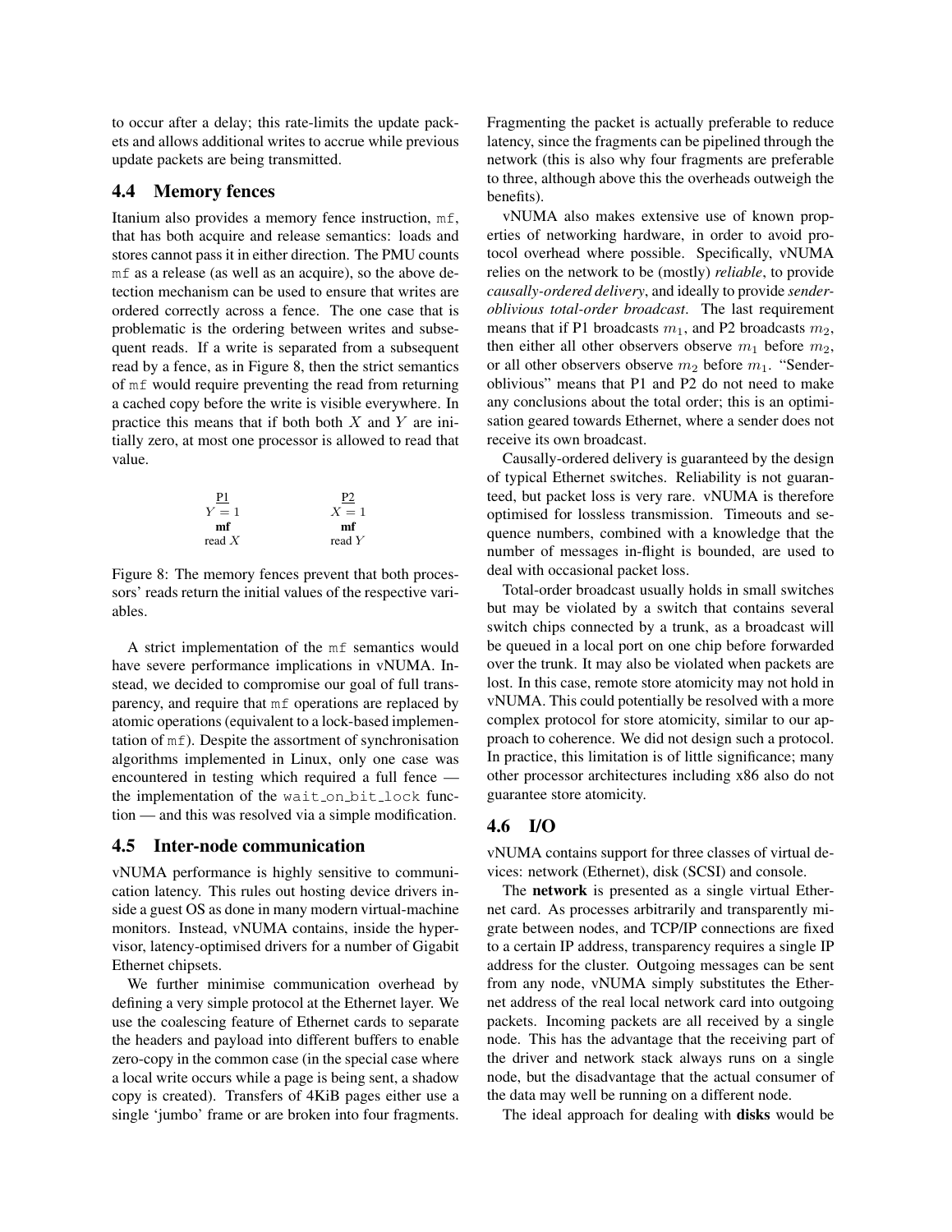to connect them to a storage area network (SAN), so that they can be accessed from any of the nodes. This is done by Virtual Iron's VFe hypervisor [34], but is in conflict with vNUMA's objective of employing commodity hardware. Therefore, the vNUMA virtual machine provides a single virtual SCSI disk. The present implementation routes all disk I/O to the bootstrap node, which contains the physical disk(s). It would be possible to remove this bottleneck by striping or mirroring across available disks on other nodes.

The console is only supported for debugging, as users are expected to access the vNUMA system via the network. All console output is currently sent to the local console (which changes as processes migrate). Input can be accepted at any node.

#### 4.7 Other implementation issues

vNUMA virtualizes inter-processor interrupts (IPIs) and global TLB-purge instructions in the obvious way, by routing them to the appropriate nodes.

In order to boot up a vNUMA system, all of the nodes in the cluster must be configured to boot the vNUMA hypervisor image in place of an operating system kernel. Then, one of the nodes is selected by the administrator to be the bootstrap node, by providing it with a guest kernel image and boot parameters; the other nodes need no special configuration.

Once the bootstrap node initialises, it uses a discovery protocol to find the other nodes and their resources, and provides them with information about the rest of the cluster. It then starts executing the guest kernel. As part of its normal boot process, the guest OS registers an SMP startup address and wakes the other nodes by sending IPIs. The other nodes start executing at the given address in the globally-shared guest-physical address space, thus faulting in the OS image on demand.

### 4.8 Limitations

Like the ubiquitous x86 architecture, Itanium was originally not trap-and-emulate virtualizable [24]. While this has now been mostly remedied by the VT-i extensions [17], a number of challenges [14] remain, particularly relating to the register stack engine and its interaction with the processor's complex translation modes. vNUMA utilizes some para-virtualization of the guest OS, and thus presently only supports Linux guests.

### 5 Evaluation

We evaluated vNUMA using three types of applications, which cover some of the most common use scenarios for large computer systems: computationally-intensive scientific workloads, software-build workloads, and database server workloads.

### 5.1 Test environment

Our test cluster consisted of eight HP rx2600 servers with 900MHz Itanium 2 processors, connected using a Gigabit Ethernet via an HP ProCurve 2708 switch. Since vNUMA does not yet support SMP within a node, only one CPU was used in each server.

The guest OS was Linux 2.6.16, using default configuration settings where possible, including a 16KiB page size. An exception are the Treadmarks measurements, which were performed with a 4KiB page size to provide a fair comparison of DSM performance (since vNUMA subdivides pages to 4KiB granularity internally).

Pre-virtualization [22] was used to automatically transform the Linux kernel for execution on vNUMA (our Itanium machines are not VT-i enabled). Three minor changes were made manually. Firstly, the Linux wait on bit lock function was modified as described in Section 4.4. Secondly, the clear page function was replaced with a hypervisor call to allow it to be implemented more optimally. Finally, the kernel linker script was modified to place the .data.read mostly section on a separate page to ease read-sharing (the default setup co-allocates this section with one which contains locks).

Results presented are a median of the results from at least ten runs of a benchmark. The median was chosen as it naturally avoids counting outliers.

### 5.2 HPC benchmarks

HPC is a main application of compute clusters, and therefore a natural application domain for vNUMA. While many HPC applications use an explicit messagepassing paradigm as supported by libraries such as MPI [26], a significant number rely on hardware-supported shared memory or DSM, and are therefore well-suited to execution on vNUMA. We used TreadMarks [19] as a DSM baseline. While TreadMarks may no longer represent the state of the art in DSM research, it is one of the few DSM systems that has been widely used in the scientific community.

TreadMarks is distributed with an assortment of benchmark applications, mostly from the Stanford SPLASH-2 suite [36] and the NAS Parallel Benchmarks from NASA [10]. To avoid biasing the evaluation against TreadMarks, we used the unmodified TreadMarks-optimised sources, and for vNUMA provided a stub library that maps TreadMarks APIs to fork() and shared memory. We also ran the benchmarks on one of our SMP servers on native Linux to show best-case scalability (although limited to the two CPUs available).

Figure 9 shows an overview of results for each benchmark. While the ultimate limits of scalability are difficult to establish without a much larger cluster, vNUMA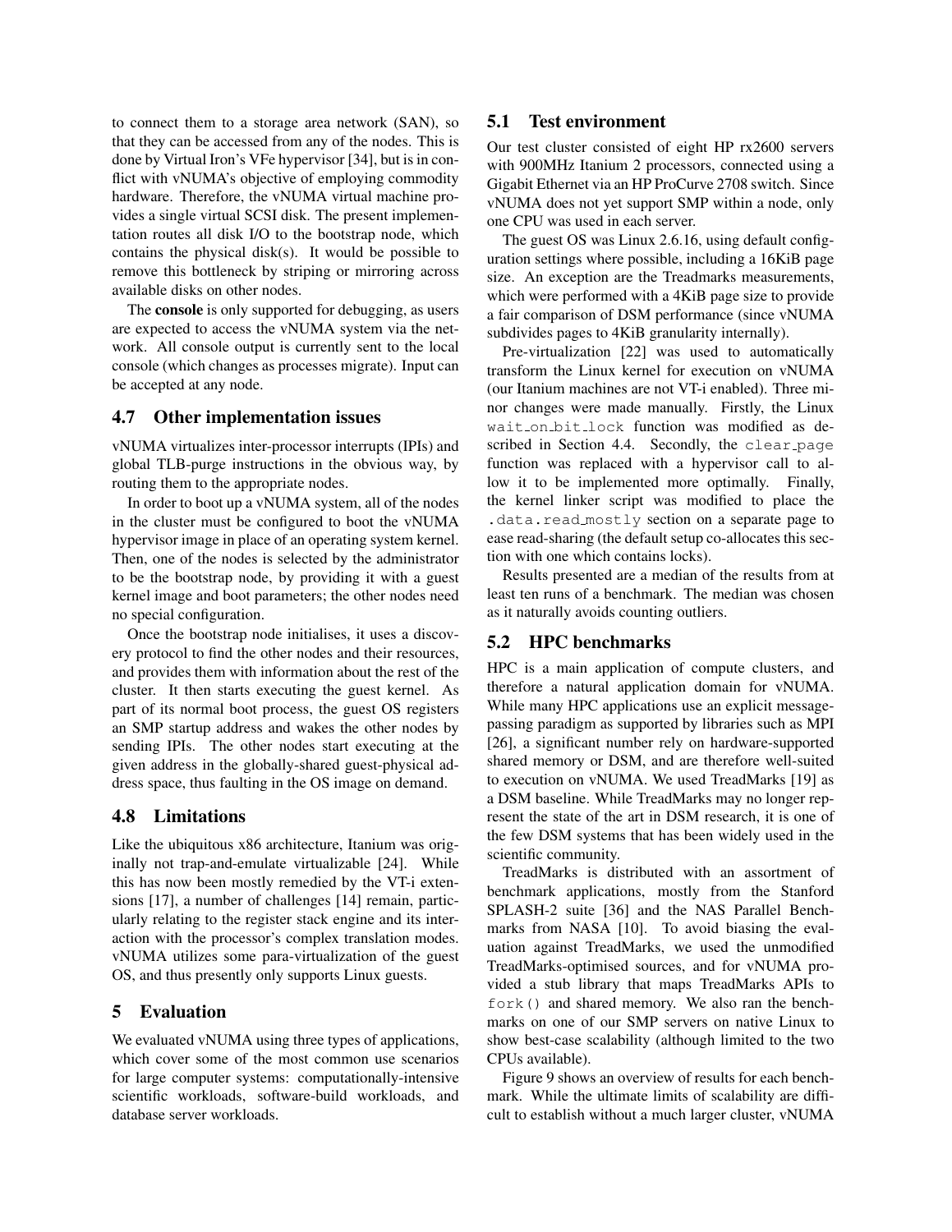

Figure 9: HPC benchmark performance summary. Horizontal axes represent number of nodes, vertical axes represent speed-up.

was designed for optimal performance on a small cluster. As the graphs show, vNUMA scalability is at least as good as TreadMarks on all benchmarks, and significantly better on Barnes, Water, TSP and IS. In absolute terms MG exhibits the poorest scalability, but it is a benchmark that poses challenges for all DSM systems, due to the highly irregular sizes of its three-dimensional arrays.

## 5.3 Compile benchmark

Large servers and clusters are frequently used for software builds. Figure 10 compares vNUMA's scalability with distcc [29] when compiling vNUMA. As compilation throughput tends to be significantly affected by disk performance, we eliminated this factor by building on a memory file system (RAM disk).

The figure shows that vNUMA scales almost exactly as well as distcc. The line labelled "Optimal" is an extrapolation of SMP results, based on an idealised model where the parallelisable portion of the workload (86 %) scales perfectly. On 4 nodes, the ideal speed-up is 2.8, while both vNUMA and distcc achieve 2.3. On 8 nodes, the ideal speed-up is 4.0, while both vNUMA and distcc achieve 3.1.

In the case of distcc, the overheads stem from the centralised pre-processing of source files (which creates a bottleneck on the first node), as well as the obvious overheads of transferring source files and results over the

network. In the case of vNUMA, the largest overhead is naturally the DSM system. Of the 15 % overhead accountable to vNUMA in the four node case, DSM stalls comprise 7 %, the cost of intercepting writes is around 3 %, network interrupt processing around 2 % and other virtualization overheads also around 2 % (see also Section 5.4).

The majority of the DSM stalls originate from the guest kernel. This is because the compiler processes do not themselves communicate through shared memory. Their code pages are easily replicated throughout the cluster and their data pages become locally owned. However, inputs and outputs are read from and written to the file system, which shifts the burden of communication onto the kernel. In general, the compile benchmark can be considered representative of an application that consists of many processes which do not interact directly



Figure 10: Compile benchmark performance summary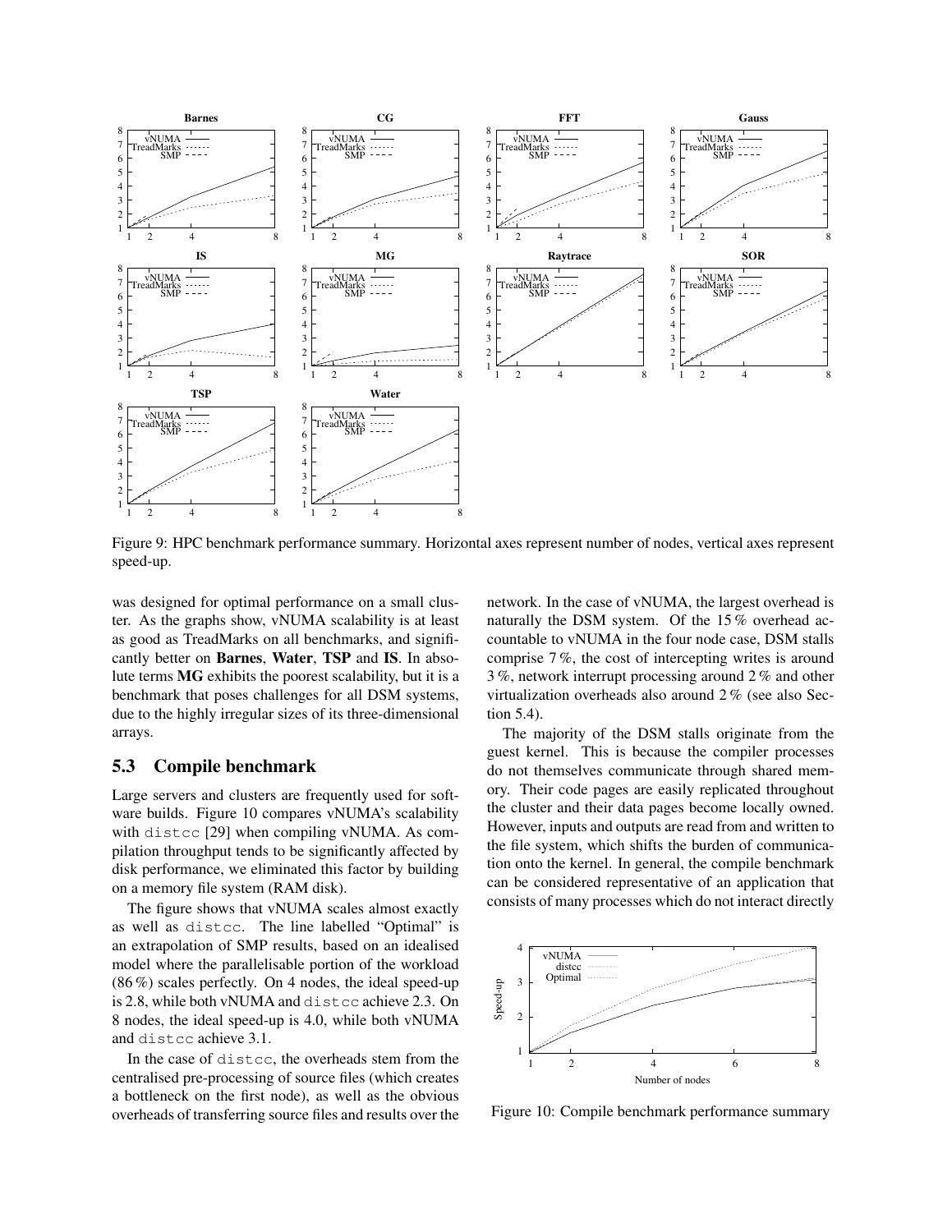

Figure 11: Effect of protocol on compile benchmark

but interact through the filesystem.

Profiling the kernel overheads shows that the largest communication costs arise from maintaining the page cache (where cached file data is stored), and acquiring related locks. Similarly the file system directory entry cache (which caches filenames), and related locks, also feature as major contributors. Nonetheless, considering that the overall overhead is no greater than that of distcc — a solution specifically crafted for distributed compilation — this seems a small price to pay for the benefits of a single system image.

#### 5.4 Effect of DSM protocol optimisations

To quantify the benefits of the chosen DSM protocols, we also executed the compile benchmark at three different levels of protocol optimisations: using the basic Ivy-like write-invalidate protocol, using our writeupdate protocol, and using our write-update-plus (WU+) protocol which intercepts atomic operations as well as ordinary writes. The results are summarised in Figure 11.

Performance is improved significantly by the more advanced protocols, with speed-up on four nodes increasing from 1.84 to 2.02 to 2.34. This is due to a sharp reduction in the number and latency of stalls. With the write-invalidate protocol, 420,000 synchronous stalls are incurred, totalling 26.0 seconds (an average of 62  $\mu$ s/stall, which is dominated by the high latency of fetching page data that is required in 66% of cases). The write-update protocol reduces the number of synchronous stalls to 285,000, with a proportional decrease in stall time to 19.2s. However, the write-update-plus protocol has the most dramatic impact, reducing stall time to only 5.1s. While the total number of stalls is still

164,000, the majority of these are now ownership transfers, which involve minimum-length packets and therefore have low latency  $(17 \mu s)$  in the common case). The number of stalls that must fetch data has decreased to only 28,000, which shows the effectiveness of this protocol in enhancing read-caching.

The price of this improved read-caching is that many more writes must be intercepted and propagated, which is reflected in higher overheads both for intercepting the writes (reflected in hypervisor overhead) and at the receivers of the write notices (reflected in interrupt overhead). Nonetheless there is still a significant net performance improvement.

#### 5.5 Database benchmark

Databases present a third domain where high-end servers and clusters are used. We benchmarked PostgreSQL [30], one of the two most popular open source database servers used on Linux. The open-source nature was important to be able to understand performance problems. For the same reason — ease of understanding — simple synthetic benchmarks were employed instead of a complex hybrid workload such as TPC-C. Two tables were initialised with 10,000 rows each: one describing hypothetical users of a system, and the other representing posts made by those users on a bulletin board. A pool of client threads then performed continuous queries on these tables. The total number of queries completed in 30 seconds (after 5 seconds of warm-up) is recorded. This is similar in principle to benchmarks like TPC-C, but utilizes a smaller number of tables and a simpler mix of transactions.

Four different types of queries were used: SELECT, which retrieves a row from the users table by matching on the primary key; SEARCH, which retrieves a row from the users table by searching a column that is not indexed; AGGREGATE, which sums all entries in a certain column of the users table, and COMPLEX, which returns information about the five most prolific posters (this involves aggregating data in the posts table, and then performing a 'join' with the user table).

The results are summarised in Figure 12. vNUMA performs well for COMPLEX, which involves a base throughput of tens of queries a second. However, performance is degraded for the higher-throughput workloads, SEARCH and AGGREGATE, and most significantly so for SELECT, which involves little computation per query and can thus usually achieve thousands of queries a second on a single node. SEARCH and AG-GREGATE barely manage to regain single-node performance on 8 nodes, while SELECT does not scale at all.

The cause of this throughput-limiting behaviour is simple: using multiple distributed nodes suddenly introduces the potential for much larger communication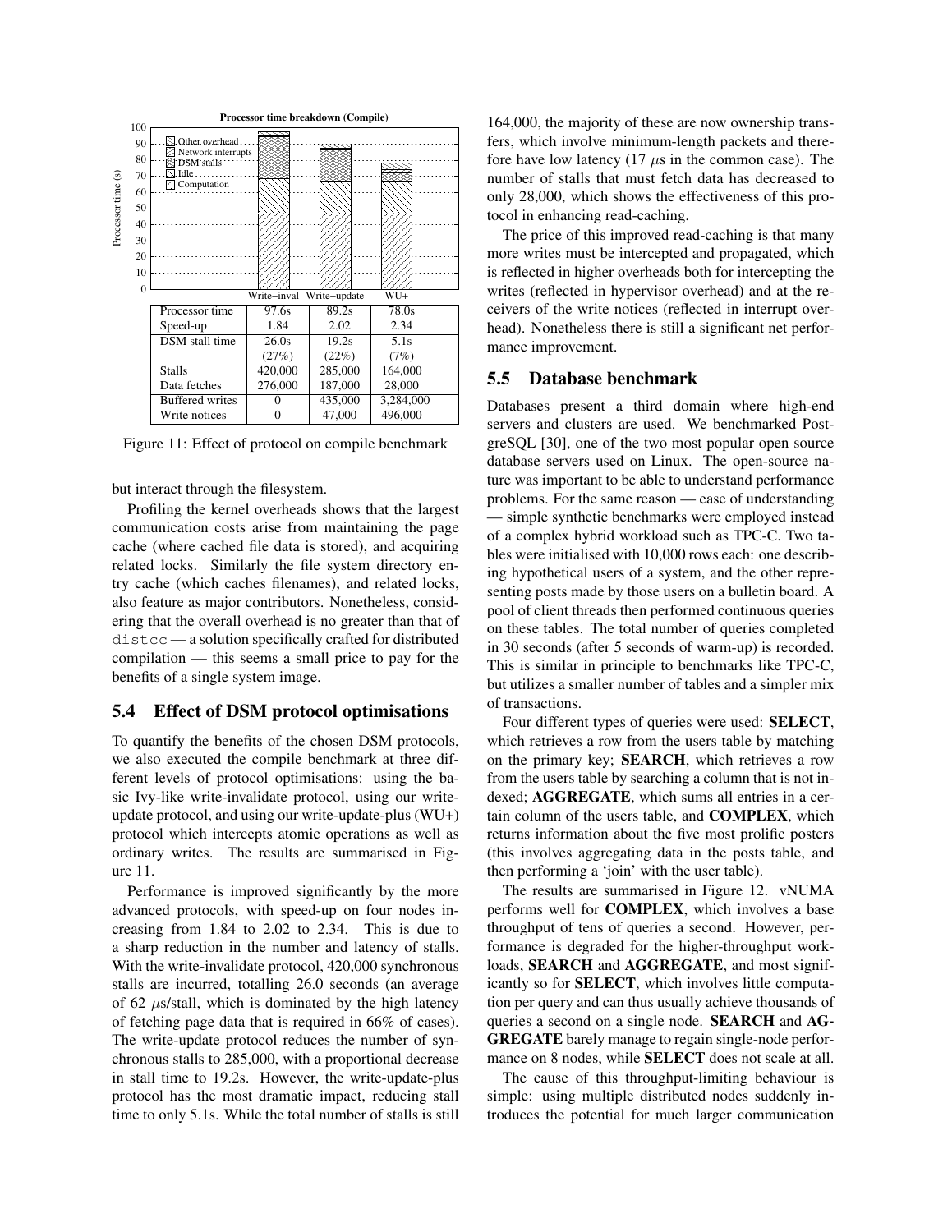

Figure 12: Database benchmark performance summary. Horizontal axes represent number of nodes.

and synchronisation latencies. If one considers that each query involves at least a certain number of these highlatency events, then the maximum query throughput per node is inversely proportional to the number and cost of those events.

A breakdown of processor time usage for SELECT shows that only 14 % of available processor time is used for user-level computation, which explains why the four nodes cannot match the performance of a single node. Another 12 % is spent idle, which occurs when the PostgreSQL server processes are waiting to acquire locks. DSM stalls account for 57% of processor time, with three-quarters of that being in userspace and specifically in the PostgreSQL server processes, and the other quarter in the Linux kernel. There is 9 % overhead for logging writes for the write-update protocol, and 2 % virtualization overhead (while SELECT normally experiences high virtualization overheads, the fact that it is only running 14 % of the time makes the virtualization overhead insignificant).

Further analysis, using performance counters, confirms that the major overheads are related to locking within PostgreSQL. The system uses multiple layers of locks: spinlocks, "lightweight" locks built on spinlocks, and heavyweight locks built on lightweight locks. Importantly, each heavyweight lock does not use its own lightweight lock, but there are a small number of contiguous lightweight locks which are used for protecting data about all of the heavyweight locks in the system. Thus, contention for this small number of lightweight locks can hamper the scalability of all heavyweight locks. In addition to this bottleneck, the multi-layer design substantially increases the potential overheads when lock contention occurs.

While this result is disappointing for vNUMA, it is not reasonable to extrapolate from PostgreSQL and assume that all database software will experience such severe locking problems. Since vNUMA can provide high levels of read replication and caching — and potentially a large amount of distributed RAM that may be faster than disk — designs that allow lock-free read accesses to data, such as via read-copy-update techniques[12,25], could theoretically provide very good performance. In this case, kernel performance would again become the ultimate challenge.

### 6 Related Work

Ivy [23] is the ancestor of most modern DSM systems. Ivy introduced the basic write-invalidate DSM protocol that forms an integral part of vNUMA's protocol. Mirage [11] moved the DSM system into the OS kernel, thus improving transparency. It also attempted to address the page thrashing problem, which was mentioned earlier in Section 4.1. Ivy and Mirage were followed by a large number of similar systems [28].

Munin [5] was the first system to leverage release consistency to allow multiple simultaneous writers. Aside from release consistency, other systems have also implemented entry consistency (Midway [4]), scope consistency (JIAJIA [9], Brazos [33]) and view-based consistency (VODCA [15]), which further relax the consistency model by associating specific objects with critical sections. However, all of these systems rely on the programmer to adhere to a particular memory synchronisation model, and thus they are not suitable for transparent execution of unmodified applications.

Recently there has also been much interest in virtualization, with systems such as Xen, VMware ESX Server and Microsoft Virtual Server making inroads in the enterprise. The majority of hypervisors are designed for the purposes of server consolidation, allowing multiple OS instances to be co-located on a single physical computer. vNUMA is, in a sense, the opposite, allowing multiple physical computers to host a single OS instance.

Since our initial work [7], three other systems have emerged which apply similar ideas to vNUMA: Virtual Iron's VFe hypervisor [34], ScaleMP's vSMP [32] and the University of Tokyo's Virtual Multiprocessor [18]. While these systems all combine virtualization with distributed shared memory, they are limited in scope and performance, and do not address many of the challenges that this work addresses. In particular, both VFe and the Tokyo system use simpler virtualization schemes and distributed shared memory protocols, resulting in severe performance limitations, especially in the case of Virtual Multiprocessor. Virtual Iron attempted to address some of these performance issues by using high-end hardware, such as InfiniBand rather than Gigabit Ethernet. However, this greatly increases the cost of such a system, and limits the target market. Virtual Iron has since aban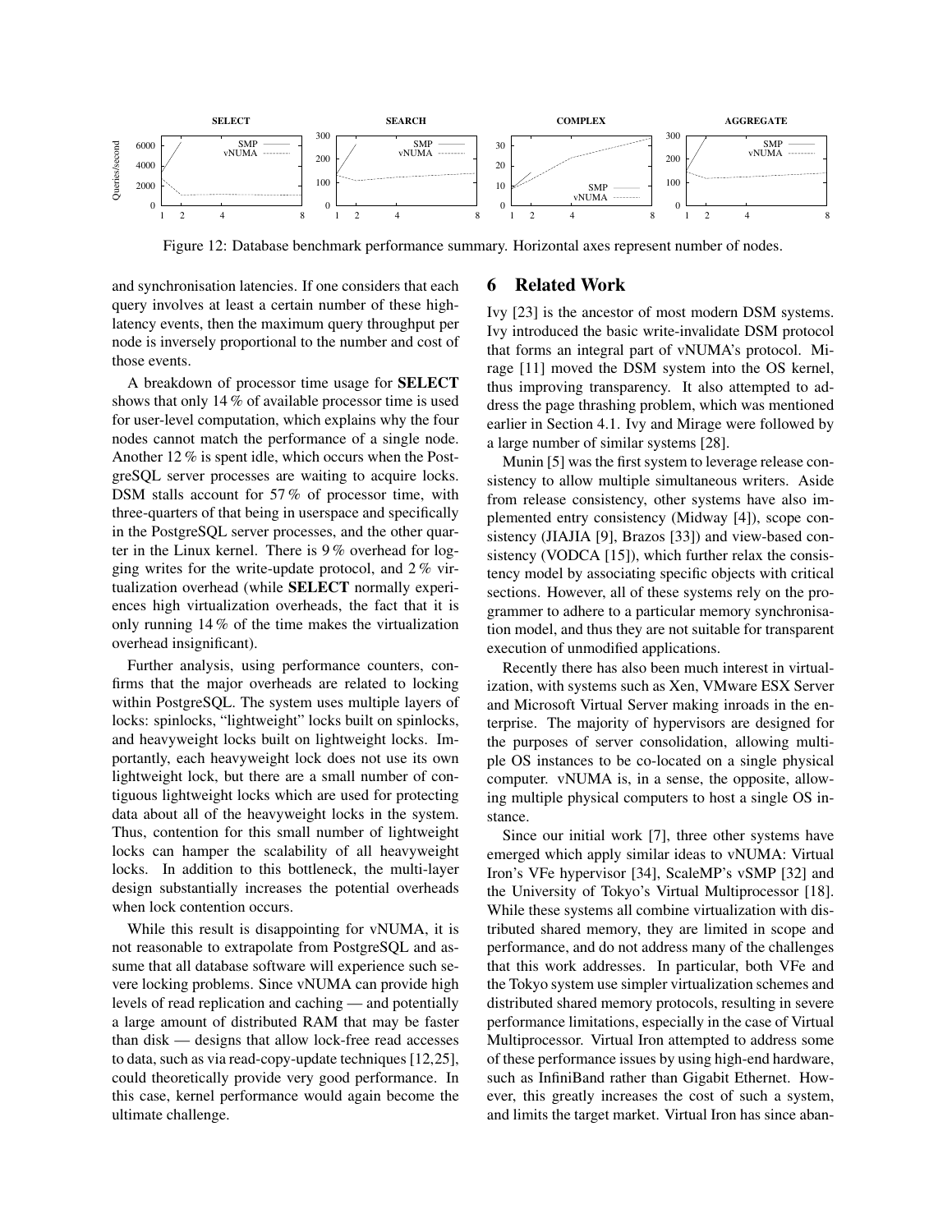doned the product for commercial reasons, which largely seems to stem from its dependence on such high-end hardware. vNUMA, in contrast, demonstrates how novel techniques can achieve good performance on commodity hardware.

Little is known about vSMP, other than that it runs on x86-64 hardware and also relies on InfiniBand. The company claims scalability to 128 nodes, but only publishes benchmarks showing the performance of (singlethreaded) SPEC benchmarks. No real comparison with vNUMA is possible with the information available.

#### 7 Conclusions and Future Work

We have presented vNUMA, a system that uses virtualization to present a small cluster as a shared-memory multiprocessor, able to support legacy SMP/NUMA operating-system and multiprocessor applications. This approach provides a higher level of transparency than classical software DSM systems. Implementation in the hypervisor also has the advantage that many operations can be implemented more efficiently, and can make use of all the features of the underlying processor architecture. However, a faithful mirroring of the underlying ISA is required.

The different trade-offs resulted in protocols and implementation choices that are quite different from most existing DSM systems. Specifically, we developed a protocol utilizing broadcast of write-updates, which adaptively transitions between write-update/multiplewriter, write-update/single-writer and write-invalidate modes of operation. We also designed a deterministic incremental merge scheme that can provide true write coherence.

The evaluation showed that vNUMA scales significantly better than TreadMarks on HPC workloads, and equal to distcc on compiles. Database benchmarks showed the limitations of vNUMA for workloads which make extensive use of locks.

At the time this project was commenced (2002), Itanium was envisaged as the commodity system of the future, a 64-bit replacement of x86. This clearly has not happened, and as such, hardware supporting the present vNUMA implementation is not exactly considered "commodity", widespread deployment of Itanium systems in HPC environments notwithstanding. We are therefore investigating a port of vNUMA to AMD64 platforms. Some optimisations, such as those described in Section 4.3, will not apply there, but there is scope for other architecture-specific optimisations.

#### References

[1] James K. Archibald. A cache coherence approach for large multiprocessor systems. In *2nd Int. Conf. Supercomp.*, pages 337–345, 1988.

- [2] Amnon Barak, Oren La'adan, and Amnon Shiloh. Scalable cluster computing with MOSIX for Linux. In *Proceedings of Linux Expo '99*, pages 95–100, 1999.
- [3] John K. Bennett, John B. Carter, and Willy Zwaenepoel. Munin: Distributed shared memory based on type-specific memory coherence. In *PPOPP*, pages 168–176. ACM, 1990.
- [4] Brian N. Bershad and Matthew J. Zekauskas. Midway: Shared memory parallel programming with entry consistency for distributed memory multiprocessors. Technical Report CMU-CS-91-170, Carnegie Mellon University, 1991.
- [5] John B. Carter. Design of the Munin distributed shared memory system. *J. Parall. & Distr. Comput.*, 29:219–227, 1995.
- [6] Matthew Chapman. *vNUMA: Virtual Shared-Memory Multiprocessors*. PhD thesis, School Comp. Sci. & Engin., University NSW, Sydney 2052, Australia, Mar 2009.
- [7] Matthew Chapman and Gernot Heiser. Implementing transparent shared memory on clusters using virtual machines. In *2005 USENIX*, pages 383– 386, Anaheim, CA, USA, Apr 2005.
- [8] Xavier Defago, Andre Schiper, and Peter Urban. Total order broadcast and multicast algorithms: Taxonomy and survey. *Comput. Surveys*, 36:372– 421, 2004.
- [9] M. Rasit Eskicioglu, T. Anthony Marsland, Weiwu Hu, and Weisong Shi. Evaluation of JIAJIA software DSM system on high performance computer architectures. In *32nd HICSS*, 1999.
- [10] D. Bailey et al. The NAS parallel benchmarks. Technical Report RNR-94-007, NASA Ames Research Center, Mar 1994.
- [11] Brett D. Fleisch and Gerald J. Popek. Mirage: A coherent distributed shared memory design. In *12th SOSP*, pages 211–223, 1989.
- [12] Ben Gamsa, Orran Krieger, Jonathan Appavoo, and Michael Stumm. Tornado: Maximising locality and concurrency in a shared memory multiprocessor operating system. In *3rd OSDI*, pages 87– 100, New Orleans, LA, USA, Feb 1999.
- [13] Ganesh Gopalakrishnan, Dilip Khandekar, Ravi Kuramkote, and Ratan Nalumasu. Case studies in symbolic model checking. Technical Report UUCS-94-009, Dept of Computer Science, University of Utah, 1994.
- [14] Charles Gray, Matthew Chapman, Peter Chubb, David Mosberger-Tang, and Gernot Heiser. Itanium — a system implementor's tale. In *2005*